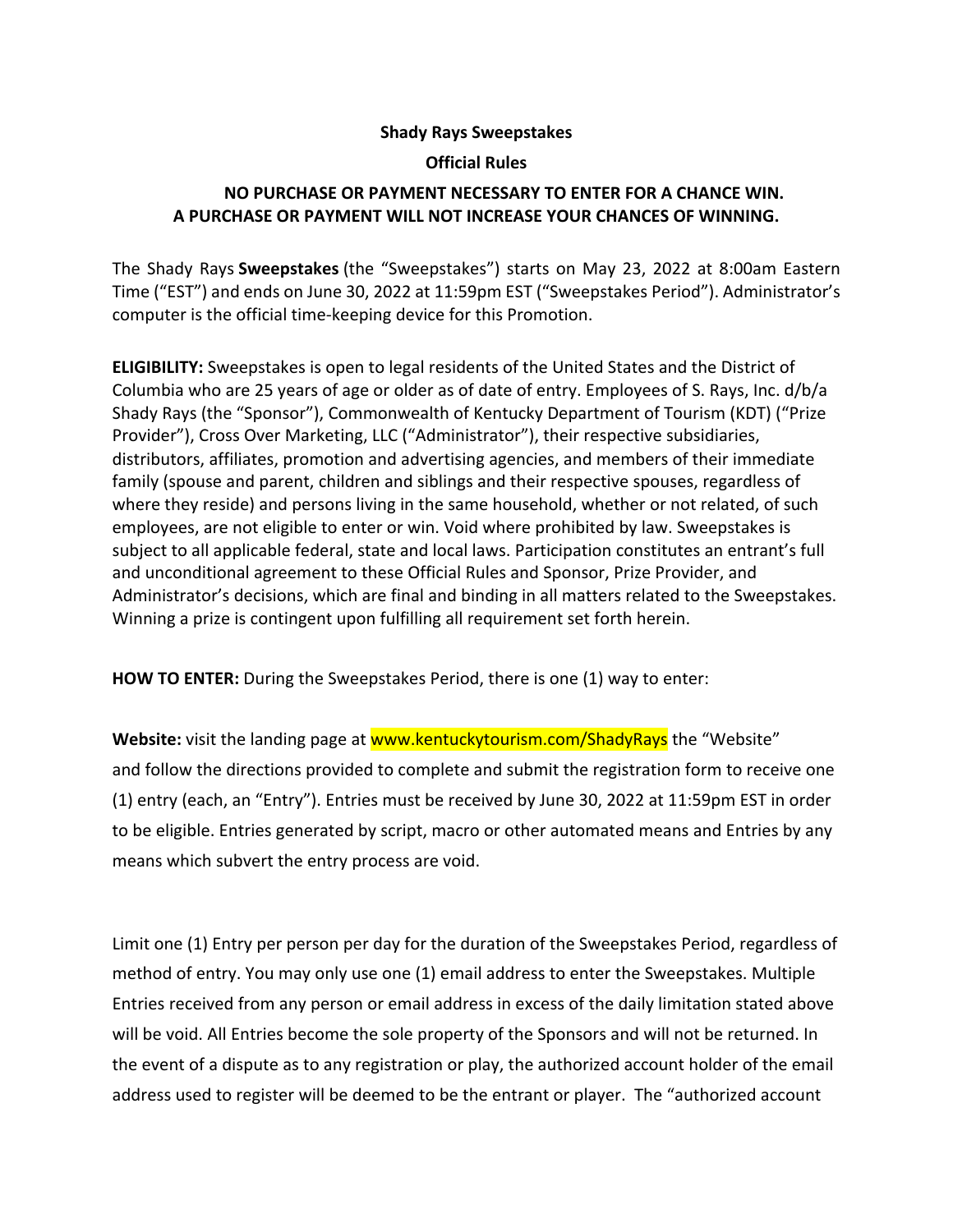holder" is the natural person assigned an email address by an Internet access provider, online service provider or other organization responsible for assigning email addresses for the domain associated with the submitted address. Potential winners may be required to show proof of being the authorized account holder.

Information collected in this Sweepstakes will be administered by Sponsors in accordance with the Privacy Policy, located at https://crossovermkt.com/privacypolicy/

**RANDOM DRAWING:** One (1) potential Grand Prize winner will be selected in a random drawing on or about July 8, 2022 from among all eligible entries received throughout the Sweepstakes Period. Odds of winning depend on the number of eligible entries received throughout the Sweepstakes Period. Random drawing will be conducted by Administrator. ALL POTENTIAL WINNERS ARE SUBJECT TO VERIFICATION BY SPONSOR OR ADMINISTRATOR, WHOSE DECISIONS ARE FINAL AND BINDING IN ALL MATTERS RELATED TO THE SWEEPSTAKES. AN ENTRANT IS NOT A WINNER OF ANY PRIZE, EVEN IF THE SWEEPSTAKES SHOULD SO INDICATE, UNLESS AND UNTIL ENTRANT'S ELIGIBILITY, AND THE POTENTIAL SWEEPSTAKES WINNER HAVE BEEN VERIFIED AND ENTRANT HAS BEEN NOTIFIED THAT VERIFICATION IS COMPLETE. Any play that occurs after the system has failed for any reason is deemed a defective play, is void and will not be honored.

**WINNER NOTIFICATION:** Sponsor or Administrator decisions are final and binding on all matters relating to this Sweepstakes. Potential winner will be notified by mail, phone, and/or e-mail. Potential Grand Prize winner will be required to execute and return an affidavit of eligibility, a liability release and, where lawful, a publicity release within five (5) days of date of issuance. If such documents are not returned within the specified time period, prize notification is returned as undeliverable, Sponsor or Administrator are unable to contact a potential winner or a potential winner is not in compliance with these Official Rules, prize will be forfeited and, at Sponsor or Administrators' sole discretion, an alternate winner may be selected for the applicable prize. The Grand Prize Winner will be issued form 1099 for tax purposes and must submit his/her social security number. In the event that a potential winner of a prize valued over \$25 is disqualified for any reason, Sponsor will award the applicable prize to an alternate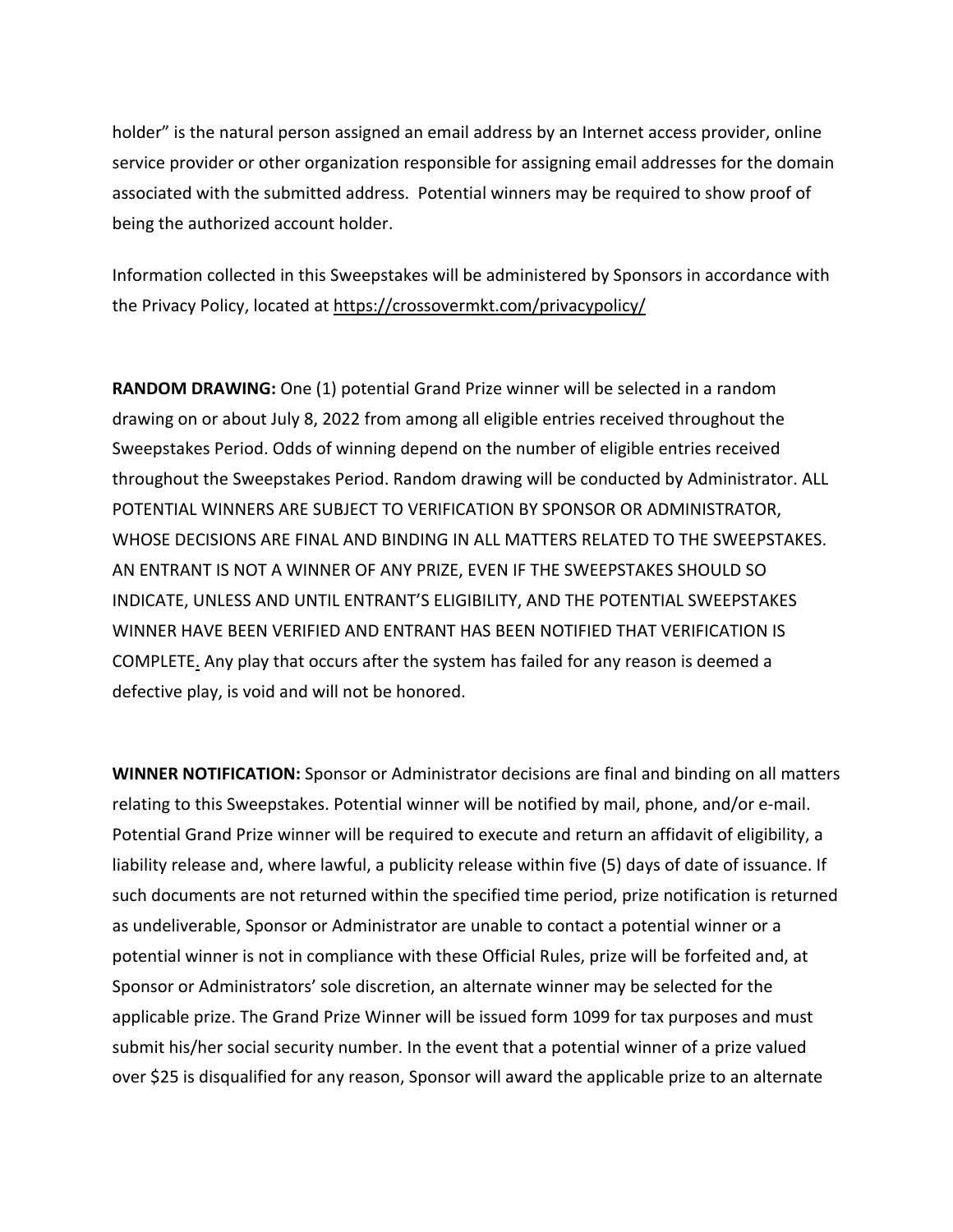winner by random drawing from among all remaining eligible Sweepstakes entries received. There will be three (3) alternate drawings after which the prize will remain unawarded.

**GRAND PRIZE (1):** 3-day and 2-night stay for 4 people at a Kentucky State Resort Park, 4 pairs of Shady Ray's sunglasses, and one (1) \$1,000 gift card.

Restrictions and blackout dates apply. Accommodations provided by the Kentucky Department of Tourism. Transportation to and from the resort is not included unless otherwise stated.

Any difference between stated value and actual value will not be awarded. Trip must be taken within twelve (12) months from date of prize acceptance or prize will be forfeited and Sponsor and Prize Providers will have no further obligation to such winner. Sponsors reserve rights to change dates. Winner and guest(s) must travel together on the same itinerary. Adult guest must be of legal age of majority in his/her jurisdiction of residence (and at least 25) and must sign a liability/publicity release prior to issuance of travel documents. Minor guest(s) must be a child or legal ward of winner or guest and winner or guest must sign and return release on behalf of such child or legal ward. All expenses and incidental travel costs not expressly stated in the package description above, including but not limited to, ground transportation, meals, incidentals, gratuities, passenger tariffs or duties, airline fees, surcharges, airport fees, service charges or facility charges, personal charges at lodging, security fees, taxes or other expenses are the responsibility solely of winner.

**PRIZE CONDITIONS:** Exact accommodations to be determined by Sponsor and Prize Provider, jointly, and in their sole discretion. All award certificates/reservations must be surrendered at time of redemption. Award certificate/reservations are subject to certain terms and conditions specified by Sponsors. Award certificates/reservations expire on date specified on each respective document. Award certificates/reservations may not be used online or in conjunction with any other offer or discount. Valid only in the U.S.A. and are void where prohibited. All federal, state and local taxes and all other costs associated with prize acceptance and use not specified herein as being provided are the sole responsibility of the winner. Prize awarded "as is" with no warranty or guarantee, either express or implied by Sponsors. Winner may not substitute any prize. No cash equivalent and all prizes are non-transferable and no substitution will be made except as provided herein at the Sponsor and Prize Provider's sole discretion. Sponsor and/or Prize Provider reserve the right, at their sole discretion, to substitute a prize (or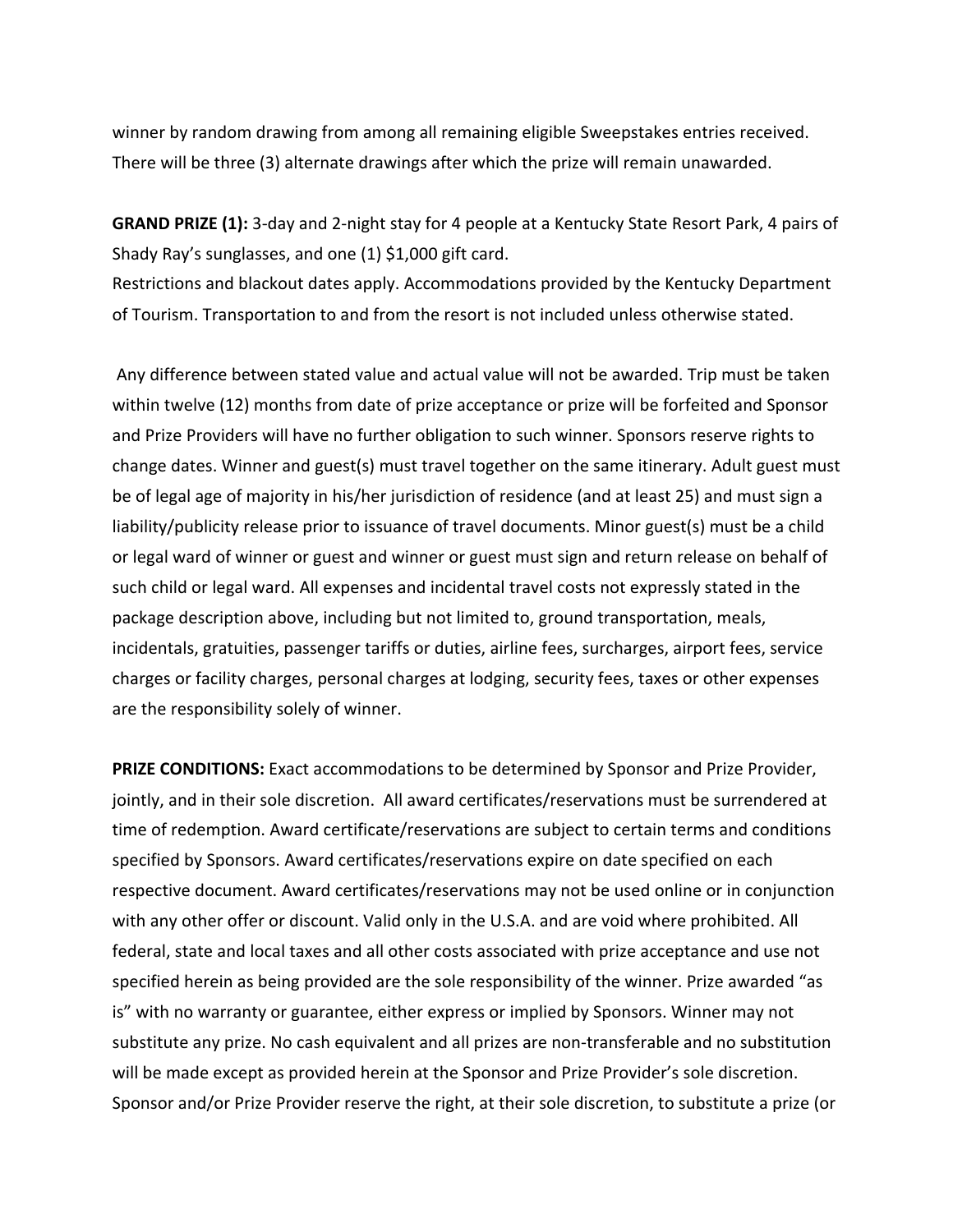portion thereof) with one of comparable or greater value. All prize details are at Sponsor and Prize Provider's sole discretion.

**GENERAL CONDITIONS:** By participating, each entrant agrees: (a) to abide by these Official Rules and decisions of Sponsor and Prize Provider, which shall be final and binding in all respects relating to this Sweepstakes; (b) to release, discharge and hold harmless Sponsor, Kentucky Department of Tourism, Cross Over Marketing, LLC., and their respective parents, affiliates, subsidiaries, distributors, and advertising and promotion agencies, and the respective officers, directors, shareholders, employees, agents and representatives of the forgoing (collectively, "Released Parties") from any and all injuries, liability, losses and damages of any kind to persons, including death, or property resulting, in whole or in part, directly or indirectly, from entrant's participation in the Sweepstakes or any Sweepstakes-related activity or the acceptance, possession, use or misuse of the prize (including any travel/activity related thereto); and (c) to the use of his/her name, voice, performance, photograph, caption, entry, and/or likeness for programming, advertising, publicity and promotional purposes in any and all media, now or hereafter known, worldwide and on the Internet, and in perpetuity by Sponsors and its designees, without compensation (unless prohibited by law) or additional consents from entrant or any third party and without prior notice, approval or inspection, and to execute specific consent to such use. By participating, entrant also agrees not to release any publicity or other materials on their own or through someone else regarding their participation in the Sweepstakes without the prior consent of the Sponsors, which they may withhold in their sole discretion.

**MISCELLANEOUS:** Released Parties are not responsible for lost, late, incomplete, damaged, inaccurate, stolen, delayed, misdirected, undelivered, or garbled Entries, or for lost, interrupted or unavailable network, server, Internet Service Provider (ISP), website, or other connections, availability or accessibility or miscommunications or failed computer, satellite, telephone or cable transmissions, lines, or technical failure or jumbled, scrambled, delayed, or misdirected transmissions or computer hardware or software malfunctions, failures or difficulties, or other errors or difficulties of any kind whether human, mechanical, electronic, computer, network, typographical, printing or otherwise relating to or in connection with the Sweepstakes, including, without limitation, errors or difficulties which may occur in connection with the administration of the Sweepstakes, the processing of Entries, the announcement of the prize,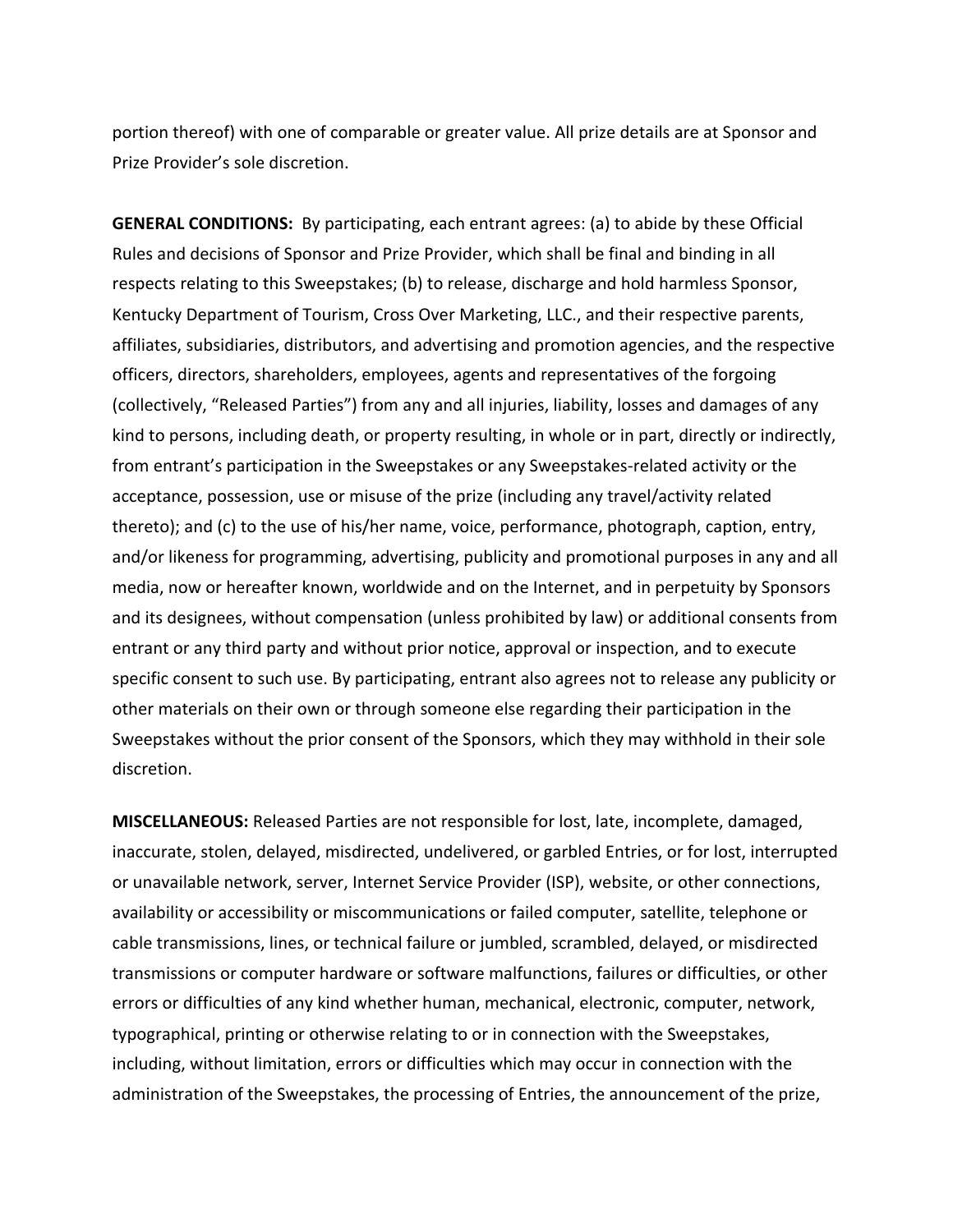or in any Sweepstakes-related materials. Released Parties are also not responsible for any incorrect or inaccurate information, whether caused by site users, tampering, hacking, or by any equipment or programming associated with or utilized in the Sweepstakes. Released Parties are not responsible for injury or damage to any person's computer related to or resulting from participating in this Sweepstakes or downloading materials from or use of the website. Persons who tamper with or abuse any aspect of the Sweepstakes or website, who act in an unsportsmanlike or disruptive manner or who are in violation of these Official Rules, as solely determined by Sponsors, will be disqualified and all associated entries will be void. Should any portion of the Sweepstakes be, in Sponsors sole opinion, compromised for any reason, including virus, worms, bugs, non-authorized human intervention or other causes which, in the sole opinion of the Sponsors, corrupt or impair the administration, security, fairness or proper play, or submission of Entries, Sponsors reserve the right at their sole discretion to suspend, modify or terminate the Sweepstakes (or portion thereof) and, if terminated, at their discretion, select the potential winner from among all non-suspect, eligible Entries received prior to action taken. CAUTION: ANY ATTEMPT TO DELIBERATELY DAMAGE THE WEBSITE OR UNDERMINE THE LEGITIMATE OPERATION OF THE SWEEPSTAKES MAY BE IN VIOLATION OF CRIMINAL AND CIVIL LAWS AND SHOULD SUCH AN ATTEMPT BE MADE, SPONSORS RESERVE THE RIGHT TO SEEK ANY AND ALL REMEDIES AVAILABLE FROM ANY SUCH INDIVIDUAL TO THE FULLEST EXTENT OF THE LAW, INCLUDING CRIMINAL PROSECUTION. The Release Parties' failure to enforce any term of these Official Rules shall not constitute a waiver of that provision. In the event of any conflict with any promotional details contained in these Official Rules and the promotion details contained in any promotional materials (including, but not limited to, point of sale, television and print advertising, or any other promotional media), the details of the promotion as set forth in these Official Rules shall prevail.

**CHOICE OF LAW:** All issues and questions concerning the construction, validity, interpretation and enforceability of these Official Rules, or the rights and obligations of participant and Sponsor, Prize Provider, and/or Administrator in connection with the Sweepstakes, shall be governed by, and construed in accordance with, the substantive laws of the Commonwealth of Kentucky, USA.

Limitation of Liability: Prize Provider is not responsible for any incorrect or inaccurate information, whether caused by website users or by any of the equipment or programming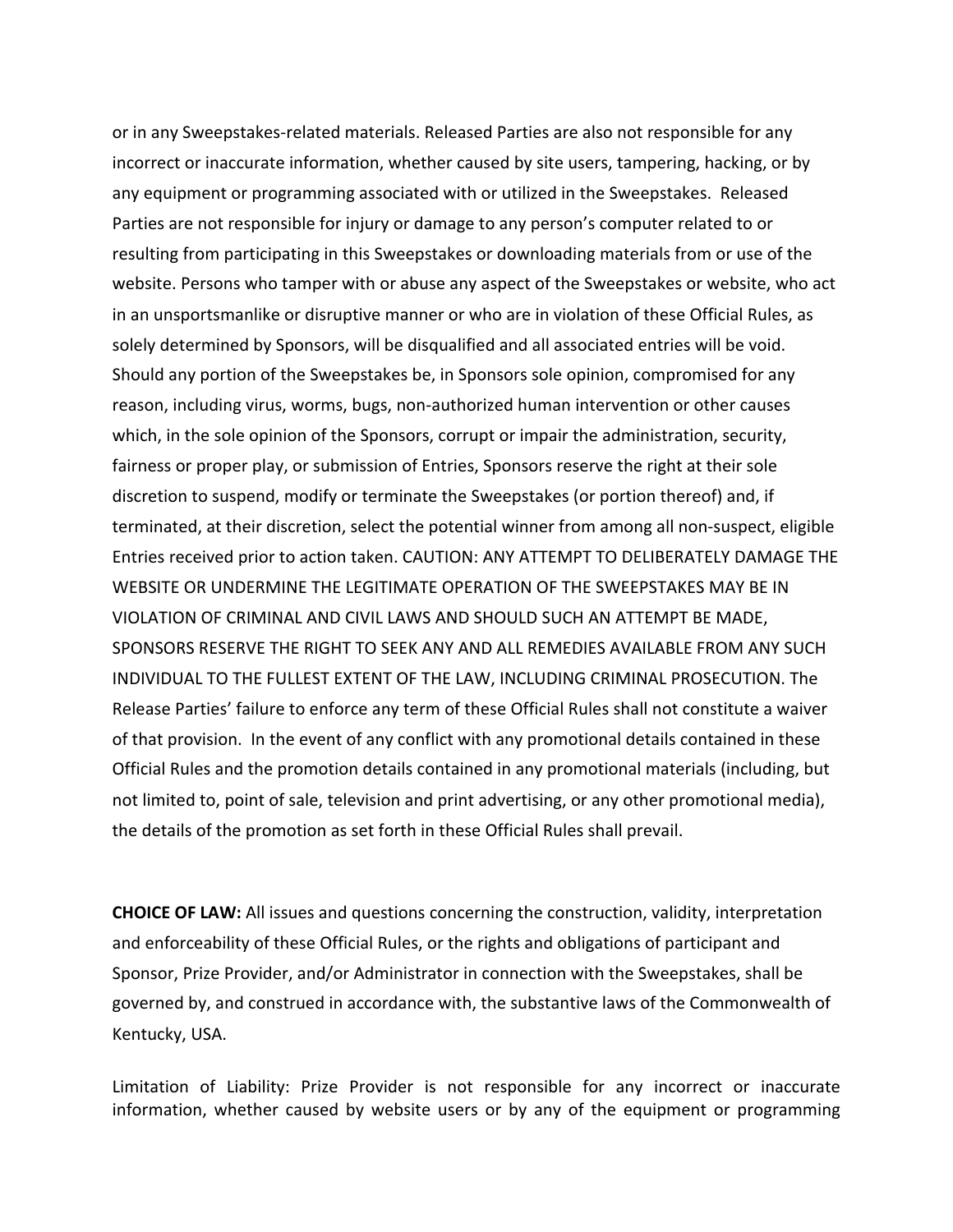associated with or utilized in the Sweepstakes or by any technical or human error, which may occur in the processing of submissions in the Sweepstakes. Prize Provider assumes no responsibility for any misdirected or lost mail, or any error, omission, interruption, deletion, defect, delay of operation or transmission, communications line failure, theft or destruction or unauthorized access to, or alteration of, Entries. Prize Provider is not responsible for any problems or technical malfunction of any telephone network or lines, computer online systems, servers or providers, computer equipment, software, failure of email or players on account of technical problems or traffic congestion on the Internet or at any website or combination thereof, including injury or damage to entrant's or any other person's computer related to or resulting from participating downloading materials in the Sweepstakes. If, for any reason, the Sweepstakes is not capable of running as planned, including infection by computer virus bugs, tampering, unauthorized intervention, fraud, technical failures, or any other causes beyond the control of Prize Provider which corrupt or affect the administration, security, fairness, integrity or proper conduct of the Sweepstakes, then Sponsor reserves the right in its sole discretion to cancel, terminate, modify or suspend the Sweepstakes. In such event, Sponsor may, in itssole discretion, perform the random drawing from among all eligible Entries received prior to or after such cancellation, suspension, or modification.

**REQUEST FOR WINNER'S NAME:** For the name of the winner (available after July 8, 2022) send a self-addressed, stamped, envelope by July 8, 2022, to: Kentucky Department of Tourism - 500 Mero St., 5th floor, Frankfort, KY 40601.

Tax Implications**:** Official winners will be responsible for any taxes associated with the prizes. Federal state and local taxes are the sole responsibility of the winners. All federal, state, and local laws, applicable taxes and regulations apply. The official winner should consult an independent tax advisor regarding application of all applicable tax laws.

Other Conditions: Acceptance of the prize constitutes express permission for the Commonwealth of Kentucky and its agencies as set forth in the Release and Verification to use the prize winner's name and/or likeness worldwide, in perpetuity, for purposes of advertising and trade without further compensation, notification or permission unless prohibited by law, in any and all media known or hereafter devised.

Acceptance of the prize constitutes agreement to hold the Commonwealth of Kentucky, any of its employees, affiliates, subsidiaries, contractors, assignees and agents absolutely harmless against any and all claims and/or liability arising out of the ownership and/or use of a prize. Each prize winner assumes all liability for any injury or damage caused, or claimed to be caused, by participation in the Parks Passport Program or use or redemption of any prize.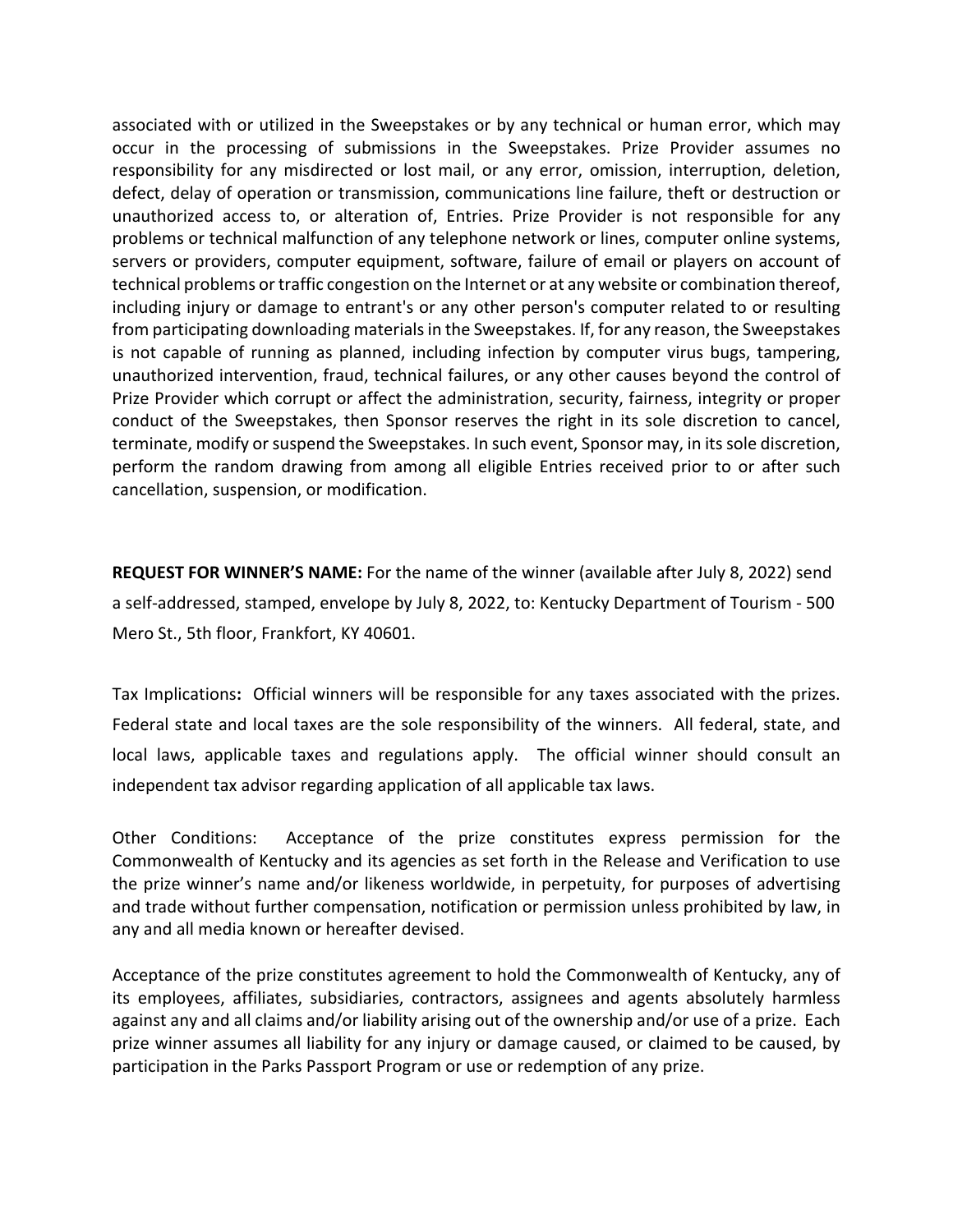By participating in the Shady Rays Sweepstakes, all entrants agree to be bound by the Official Rules.

The Commonwealth of Kentucky and any of its employees, affiliates, subsidiaries, contractors, assignees or agents are not responsible for late, or incomplete or misdirected entries, or for incorrect or inaccurate information received, whether caused by the online platform or any of the equipment or programming associated with or utilized in this promotion.

The Commonwealth of Kentucky and any of its employees, affiliates, subsidiaries, contractors, assignees or agents are not responsible for any error, omission, interruption, deletion, defect, delay in operation or transmission, communication failure, regardless of the cause, with regard to any equipment, systems, networks, lines, satellites, servers, computers or providers utilized with this promotion, which may include limitation or inaccessibility of the internet, this website, or any combination thereof, theft or destruction or any unauthorized access or use of this website, or any injury or damage to any device related to or resulting from participating in this promotion or downloading materials from or use of this website.

Any attempt to deliberately damage the promotion website or undermine the legitimate operation of this promotion or disrupt the purpose of this website is a violation of criminal and civil laws. The Commonwealth of Kentucky reserves the right to seek the prosecution of and/or damages from any person attempting to do so. Any such person may be excluded from the promotion.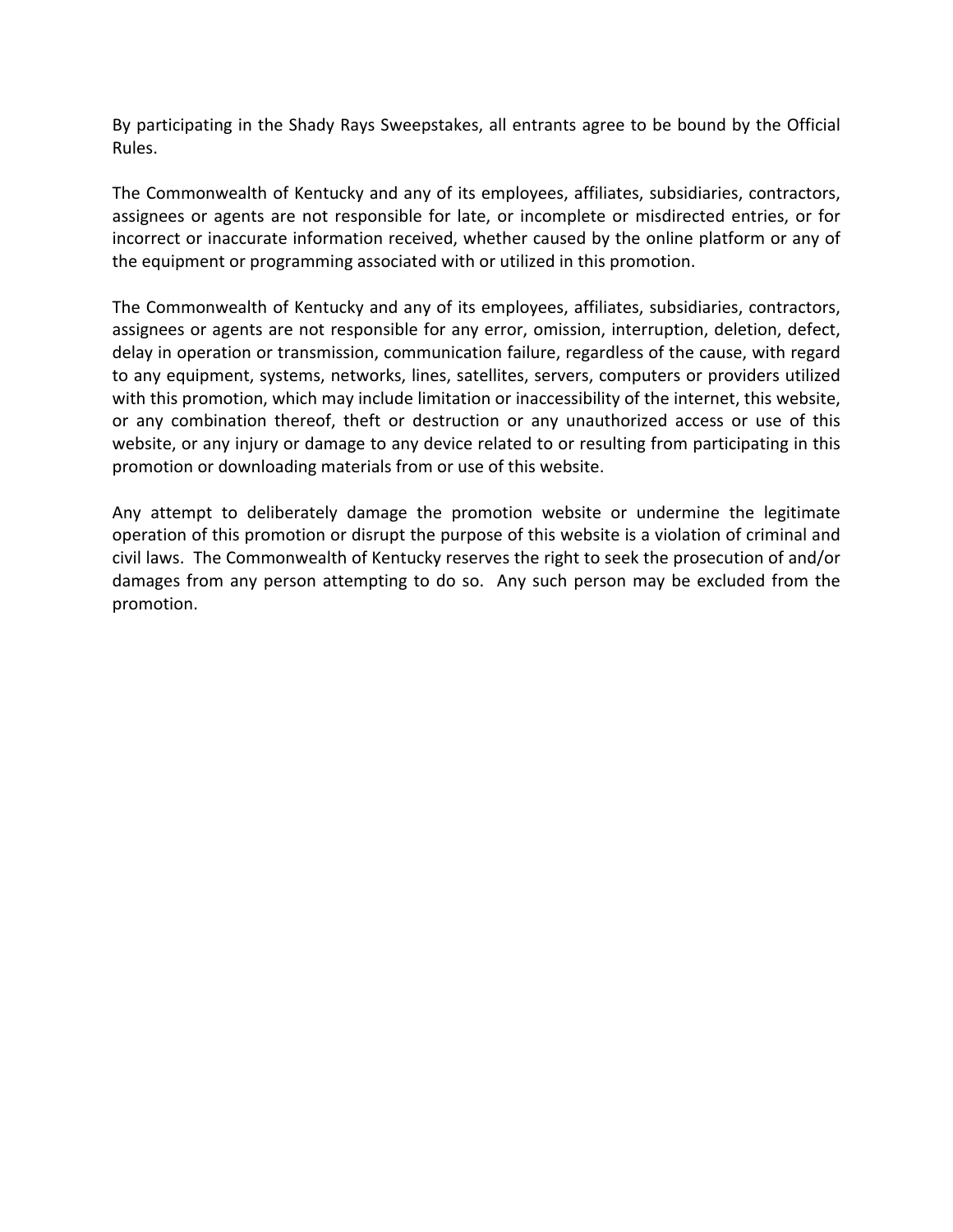#### **PRIVACY POLICY**

#### **Effective date: February 1, 2019**

This page informs you of our policies regarding the collection, use, and disclosure of personal data when you use our Service and the choices you have associated with that data.

We use your data to provide and improve the Service. By using the Service, you agree to the collection and use of information in accordance with this policy. Unless otherwise defined in this Privacy Policy, terms used in this Privacy Policy have the same meanings as in our Terms and Conditions.

#### **Definitions**

#### **Service**

Service means the websites used for the sweepstakes.

#### **Personal Data**

Personal Data means data about a living individual who can be identified from those data (or from those and other information either in our possession or likely to come into our possession).

#### **Usage Data**

Usage Data is data collected automatically either generated by the use of the Service or from the Service infrastructure itself (for example, the duration of a page visit).

#### **Cookies**

Cookies are small pieces of data stored on your device (computer or mobile device).

#### **Data Controller**

Data Controller means the natural or legal person who (either alone or jointly or in common with other persons) determines the purposes for which and the manner in which any personal information are, or are to be, processed.

For the purpose of this Privacy Policy, we are a Data Controller of your Personal Data.

#### **Data Processors (or Service Providers)**

Data Processor (or Service Provider) means any natural or legal person who processes the data on behalf of the Data Controller.

We may use the services of various Service Providers in order to process your data more effectively.

#### **Data Subject (or User)**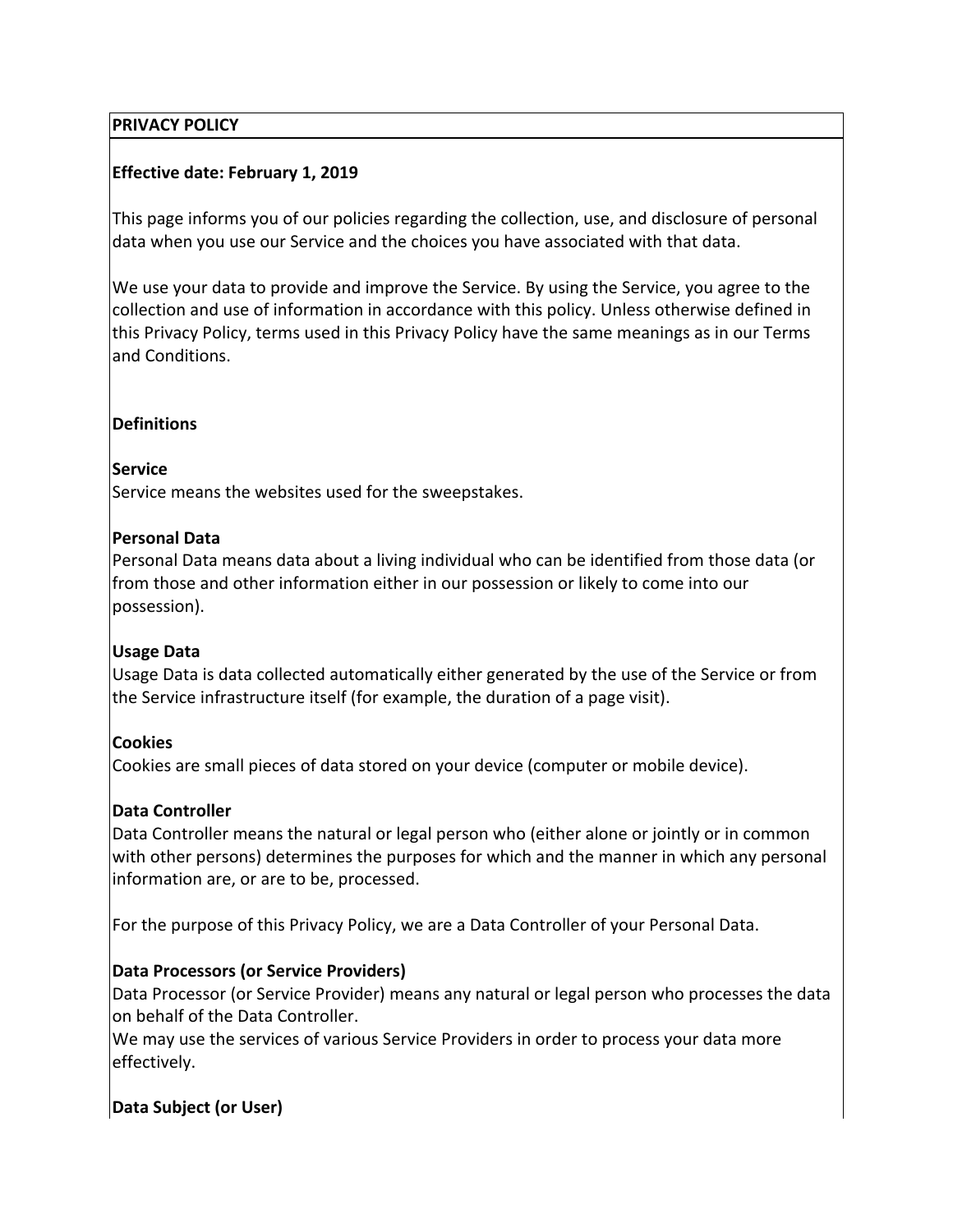Data Subject is any living individual who is using our Service and is the subject of Personal Data.

### **Information Collection and Use**

We collect several different types of information for various purposes to provide and improve our Service to you.

# **Types of Data Collected**

### **Personal Data**

While using our Service, we may ask you to provide us with certain personally identifiable information that can be used to contact or identify you ("Personal Data"). Personally identifiable information may include, but is not limited to:

- Email address
- First name and last name
- Address
- Date of Birth
- Age
- Phone number
- Cookies and Usage Data

# **Usage Data**

We may also collect information that your browser sends whenever you visit our Service or when you access the Service by or through a mobile device ("Usage Data").

This Usage Data may include information such as your computer's Internet Protocol address (e.g. IP address), browser type, browser version, the pages of our Service that you visit, the time and date of your visit, the time spent on those pages, unique device identifiers and other diagnostic data.

When you access the Service by or through a mobile device, this Usage Data may include information such as the type of mobile device you use, your mobile device unique ID, the IP address of your mobile device, your mobile operating system, the type of mobile Internet browser you use, unique device identifiers and other diagnostic data.

### **Tracking Cookies Data**

We use cookies and similar tracking technologies to track the activity on our Service and hold certain information.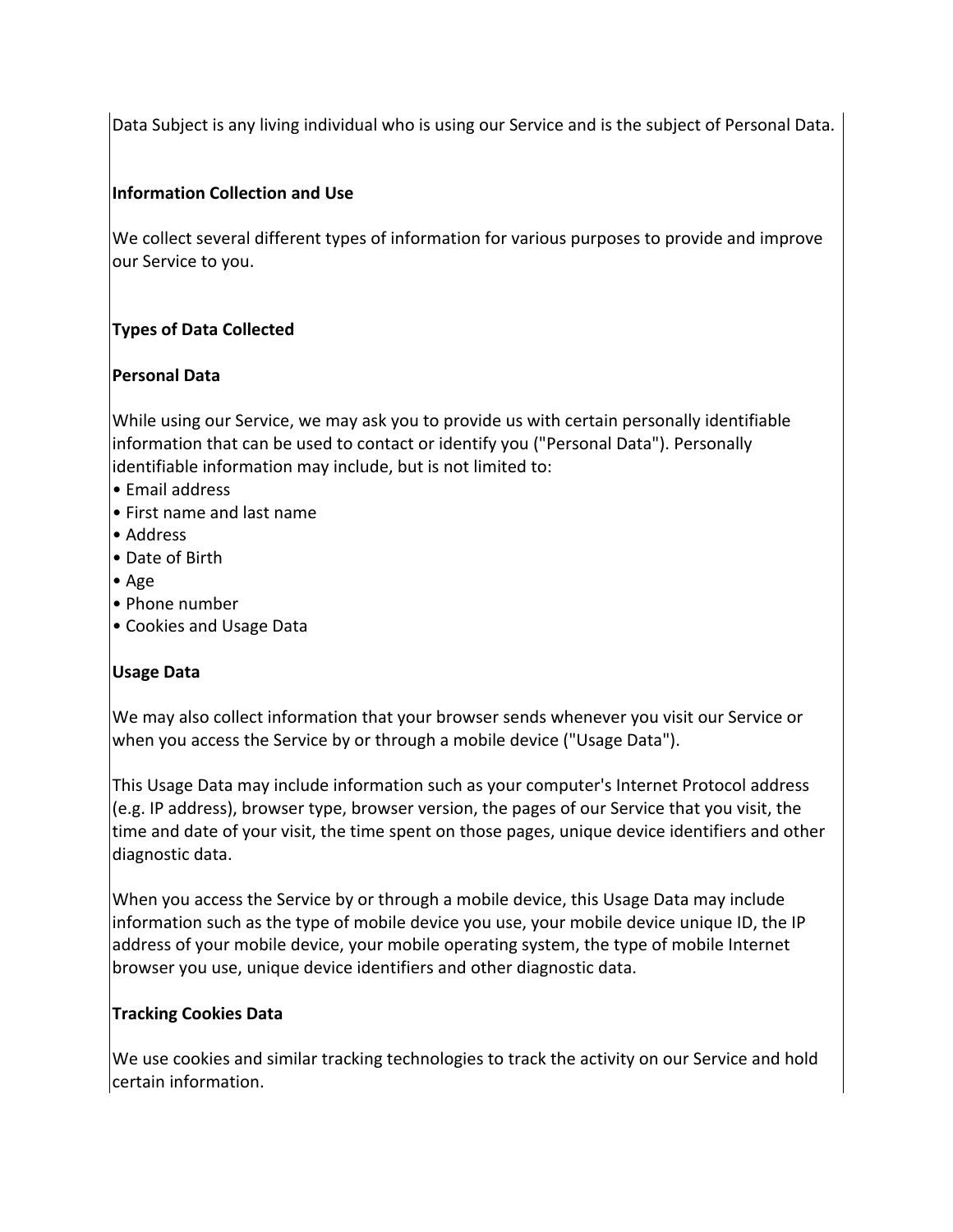Cookies are files with small amount of data which may include an anonymous unique identifier. Cookies are sent to your browser from a website and stored on your device. Tracking technologies also used are beacons, tags, and scripts to collect and track information and to improve and analyze our Service.

You can instruct your browser to refuse all cookies or to indicate when a cookie is being sent. However, if you do not accept cookies, you may not be able to use some portions of our Service.

### **Examples of Cookies we use:**

• Session Cookies. We use Session Cookies to operate our Service.

• Preference Cookies. We use Preference Cookies to remember your preferences and various settings.

• Security Cookies. We use Security Cookies for security purposes.

### **Use of Data**

The collected data can be used for various purposes:

• To provide and maintain our Service

- To notify you about changes to our Service
- To allow you to participate in interactive features of our Service when you choose to do so
- To provide customer support
- To gather analysis or valuable information so that we can improve our Service
- To monitor the usage of our Service
- To detect, prevent and address technical issues

# **Legal Basis for Processing Personal Data Under General Data Protection Regulation (GDPR)**

If you are from the European Economic Area (EEA), Cross over Marketing, LLC legal basis for collecting and using the personal information described in this Privacy Policy depends on the Personal Data we collect and the specific context in which we collect it.

Cross Over Marketing, LLC. may process your Personal Data because:

- We need to perform a contract with you
- You have given us permission to do so
- The processing is in our legitimate interests and it's not overridden by your rights
- To comply with the law

### **Retention of Data**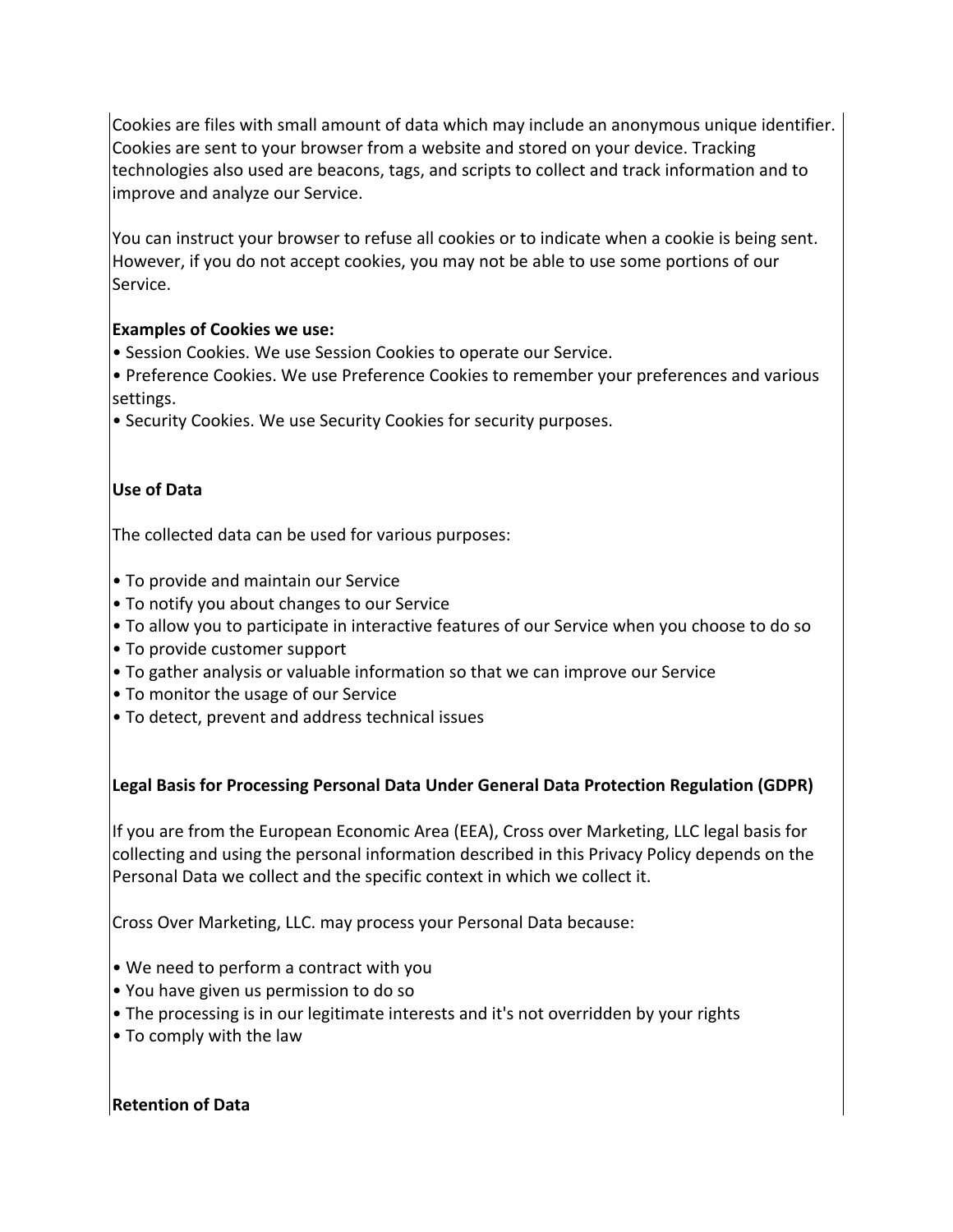Cross Over Marketing, LLC. will retain your Personal Data only for as long as is necessary for the purposes set out in this Privacy Policy. We will retain and use your Personal Data to the extent necessary to comply with our legal obligations (for example, if we are required to retain your data to comply with applicable laws), resolve disputes, and enforce our legal agreements and policies.

Cross Over Marketing, LLC. will also retain Usage Data for internal analysis purposes. Usage Data is generally retained for a shorter period of time, except when this data is used to strengthen the security or to improve the functionality of our Service, or we are legally obligated to retain this data for longer time periods.

### **Transfer of Data**

Your information, including Personal Data, may be transferred to  $-$  and maintained on  $$ computers located outside of your state, province, country or other governmental jurisdiction where the data protection laws may differ than those from your jurisdiction. If you are located outside United States and choose to provide information to us, please note that we transfer the data, including Personal Data, to United States and process it there.

Your consent to this Privacy Policy followed by your submission of such information represents your agreement to that transfer.

Cross Over Marketing, LLC will take all steps reasonably necessary to ensure that your data is treated securely and in accordance with this Privacy Policy and no transfer of your Personal Data will take place to an organization or a country unless there are adequate controls in place including the security of your data and other personal information.

### **Disclosure of Data**

### **Disclosure for Law Enforcement**

Under certain circumstances, Cross Over Marketing, LLC may be required to disclose your Personal Data if required to do so by law or in response to valid requests by public authorities (e.g. a court or a government agency).

### **Legal Requirements**

Cross Over Marketing, LLC. may disclose your Personal Data in the good faith belief that such action is necessary to:

• To comply with a legal obligation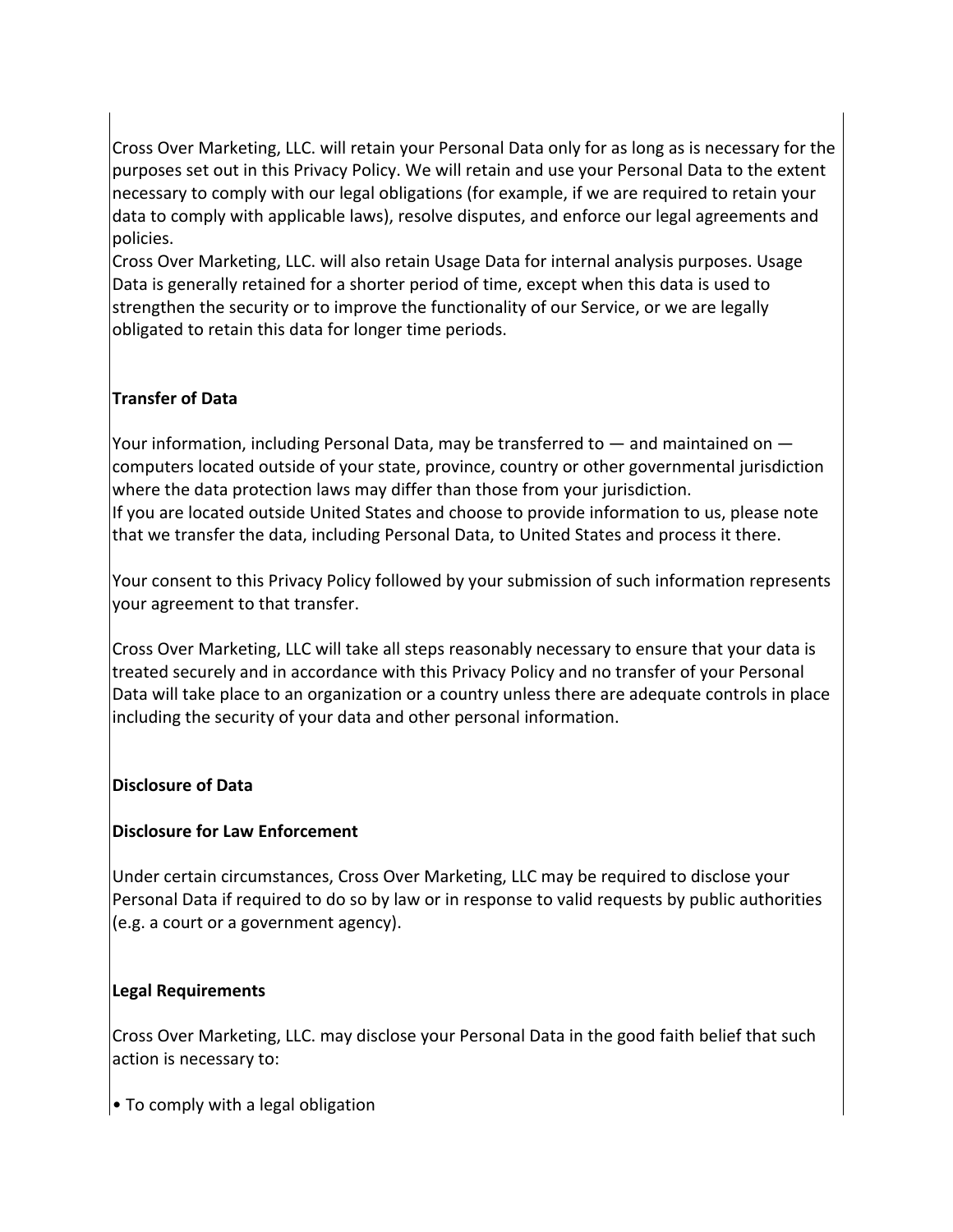- To protect and defend the rights or property of Cross Over Marketing, LLC.
- To prevent or investigate possible wrongdoing in connection with the Service
- To protect the personal safety of users of the Service or the public
- To protect against legal liability

# **Security of Data**

The security of your data is important to us but remember that no method of transmission over the Internet, or method of electronic storage is 100% secure. While we strive to use commercially acceptable means to protect your Personal Data, we cannot guarantee its absolute security.

# **"Do Not Track" Signals**

We do not support Do Not Track ("DNT"). Do Not Track is a preference you can set in your web browser to inform websites that you do not want to be tracked.

You can enable or disable Do Not Track by visiting the Preferences or Settings page of your web browser.

# **Your Data Protection Rights Under General Data Protection Regulation (GDPR)**

If you are a resident of the European Economic Area (EEA), you have certain data protection rights. Cross Over Marketing, LLC. aims to take reasonable steps to allow you to correct, amend, delete, or limit the use of your Personal Data.

If you wish to be informed what Personal Data we hold about you and if you want it to be removed from our systems, please contact us.

In certain circumstances, you have the following data protection rights:

# **The right to access, update or to delete the information we have on you.**

Whenever made possible, you can access, update or request deletion of your Personal Data directly within your account settings section. If you are unable to perform these actions yourself, please contact us to assist you.

# **The right of rectification.**

You have the right to have your information rectified if that information is inaccurate or incomplete.

# **The right to object.**

You have the right to object to our processing of your Personal Data.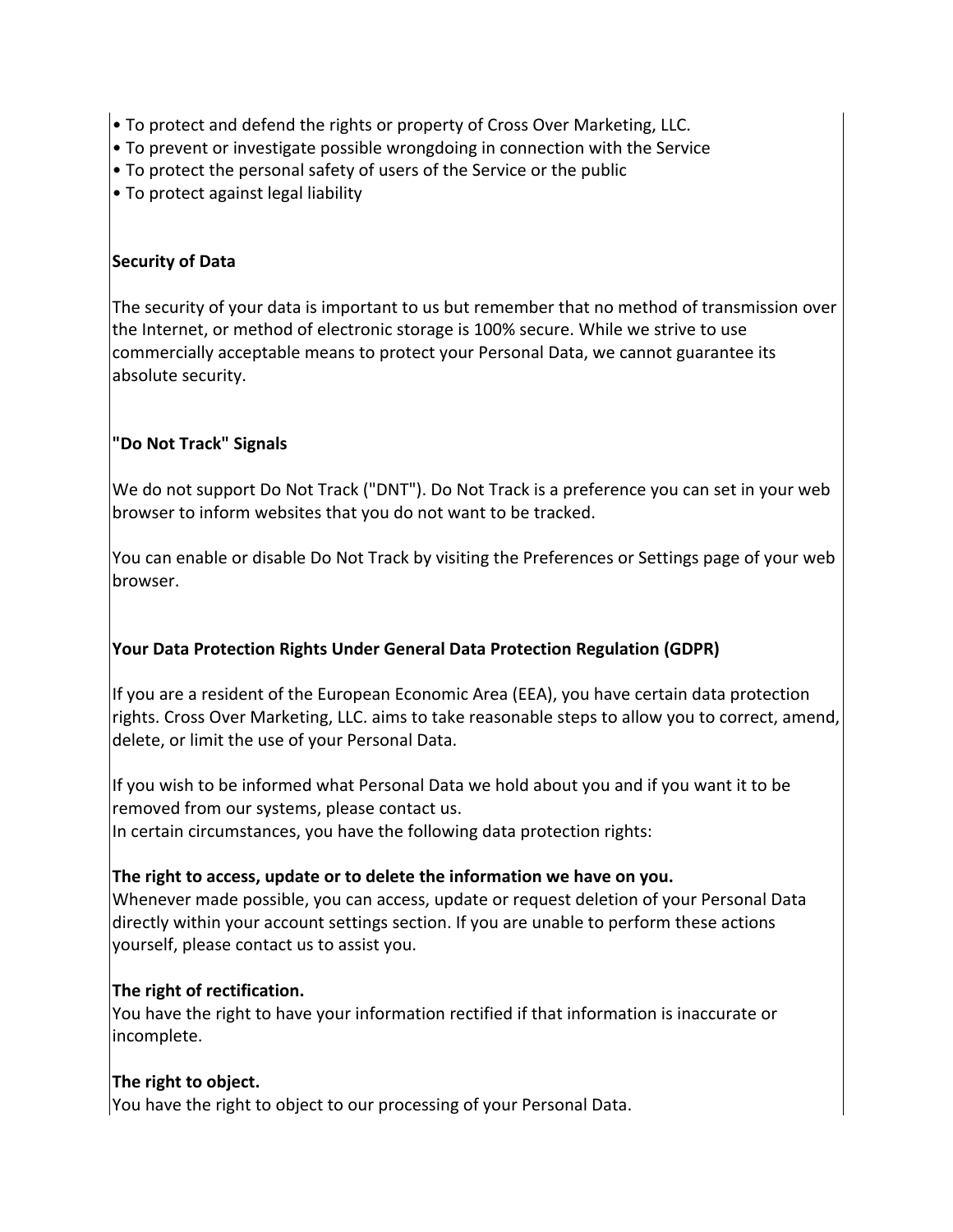# **The right of restriction.**

You have the right to request that we restrict the processing of your personal information.

### **The right to data portability.**

You have the right to be provided with a copy of the information we have on you in a structured, machine-readable and commonly used format.

# **The right to withdraw consent.**

You also have the right to withdraw your consent at any time where Retail Sports Marketing Inc. relied on your consent to process your personal information.

Please note that we may ask you to verify your identity before responding to such requests.

You have the right to complain to a Data Protection Authority about our collection and use of your Personal Data. For more information, please contact your local data protection authority in the European Economic Area (EEA).

### **Service Providers**

We may employ third party companies and individuals to facilitate our Service ("Service Providers"), to provide the Service on our behalf, to perform Service-related services or to assist us in analyzing how our Service is used.

These third parties have access to your Personal Data only to perform these tasks on our behalf and are obligated not to disclose or use it for any other purpose.

# **Analytics**

We may use third-party Service Providers to monitor and analyze the use of our Service.

# **Google Analytics**

Google Analytics is a web analytics service offered by Google that tracks and reports website traffic. Google uses the data collected to track and monitor the use of our Service. This data is shared with other Google services. Google may use the collected data to contextualize and personalize the ads of its own advertising network.

For more information on the privacy practices of Google, please visit the Google Privacy Terms web page: http://www.google.com/intl/en/policies/privacy/

**Links to Other Sites**